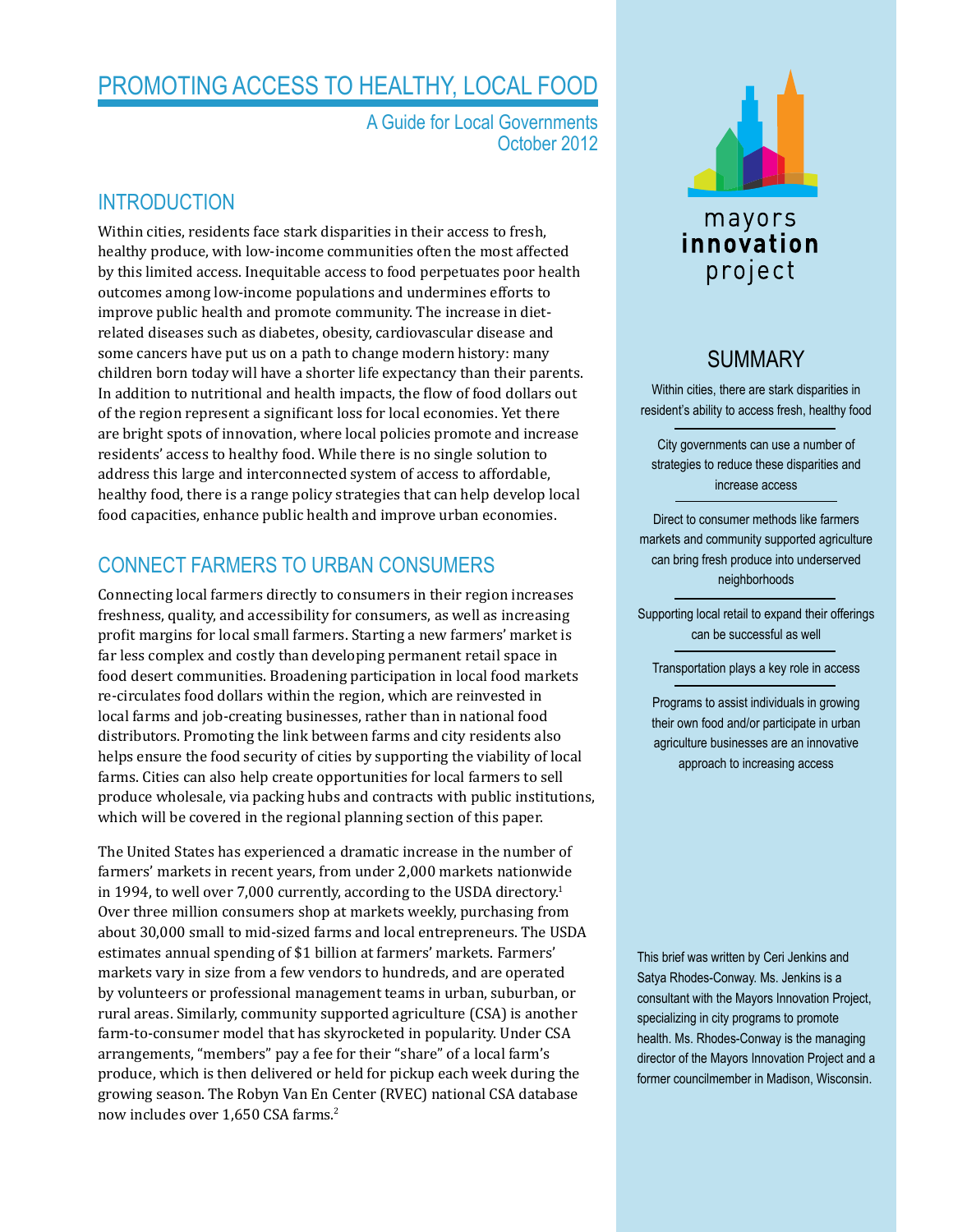# Policy Options

### *Diversify farmers' market and CSA customers via the use of Electronic Benefit Transfers (EBT) and nutrition program vouchers.*

Cities should support local markets' efforts to establish and promote the use of EBT at markets or similar venues that carry fresh food. Electronic benefits are issued by each state as part of the federal Supplemental Nutrition Assistance Program (SNAP, formerly Food Stamps). According to the USDA, over 46 million people now receive SNAP benefits, and over half of these are children. The USDA has greatly expanded the technology, funding and technical assistance for the use of EBT at farmers' markets and for community supported agriculture. Many markets accept paper vouchers for nutritional programs as well. A recent study showed that markets adopting EBT technology saw sales rise almost 40% in a year.<sup>3</sup> The USDA offers supplemental funds to provide wireless EBT equipment, service and training to farmers' markets.

» New York City reported a 25% increase in SNAP use at farmers' markets in 2011, following the [Greenmarket](http://www.grownyc.org/greenmarket/ebt) program to establish widespread use of EBT at markets.<sup>4</sup> Greenmarket is the largest and most diverse market network in the country, managing almost 60 NYC markets, with the dual goals of promoting access to healthy food among city residents and supporting local farmers. Greenmarket was among the first network to support EBT, and has expanded its use beyond markets, to green carts and CSA farms as well.



Farmer's Market near Plant City, Florida accepts SNAP benefits with an Electronic Benefit Transfer (EBT) card. Source: USDAGov, CC [BY-ND 2.0](http://creativecommons.org/licenses/by-nd/2.0/deed.en)

» A key funder and supporter of EBT use at markets is Wholesome Wave, a national nonprofit dedicated to improving access to healthy food. Wholesome Wave's Double Value

Coupon Program (DVCP) is an EBT purchase "matching" program available at more 300 farm-toretail vendors in 26 states. Cities can work with local nonprofits to apply for funding via competitive grants. Two examples of DVCP funded efforts are Michigan's [Double Up Bucks](http://www.doubleupfoodbucks.org/) program, which will match the amount spent on market produce up to \$20 when using EBT, and the Philly Food Bucks program, which offers an additional \$2 for every \$5 spent by EBT.

#### *Diversify market vendors.*

Many communities use micro loan programs to support minority and immigrant farmers, benefiting the farmers and satisfying the diverse range of tastes and cultures among customers. Some cities have added cultural celebrations to recognize the unique foods available at the markets and to promote diversity in attendance.

- » The Webb City, MO market created a Market Roots event to both promote community-building and boost market attendance and participation. To recognize the diversity among farmers and market customers, including Hmong, Latino, Irish and Native American cultures, vendors displayed signs showing their countries or origin.5
- » The vast majority of customers at the [Broad Street Farmers' Market](http://www.farmfreshri.org/about/freshbucks.php) in Providence, RI come from the neighborhood, as the market promotes specialty vendor products not available elsewhere. Notably, this neighborhood has the third highest redemption of WIC vouchers in the state.<sup>6</sup>
- » Crop Circle Kitchen in Boston, MA provides an excellent model for supporting inner city vendors of value-added local products. This program serves as an incubator for businesses producing local food, such as catering, bakeries, ethnic food cards, and specialty products like chocolate and popcorn. The Kitchen provides access to cold and frozen storage, processing equipment, and oneon-one mentoring, including business and legal planning.<sup>7</sup> Cities could promote similar initiatives by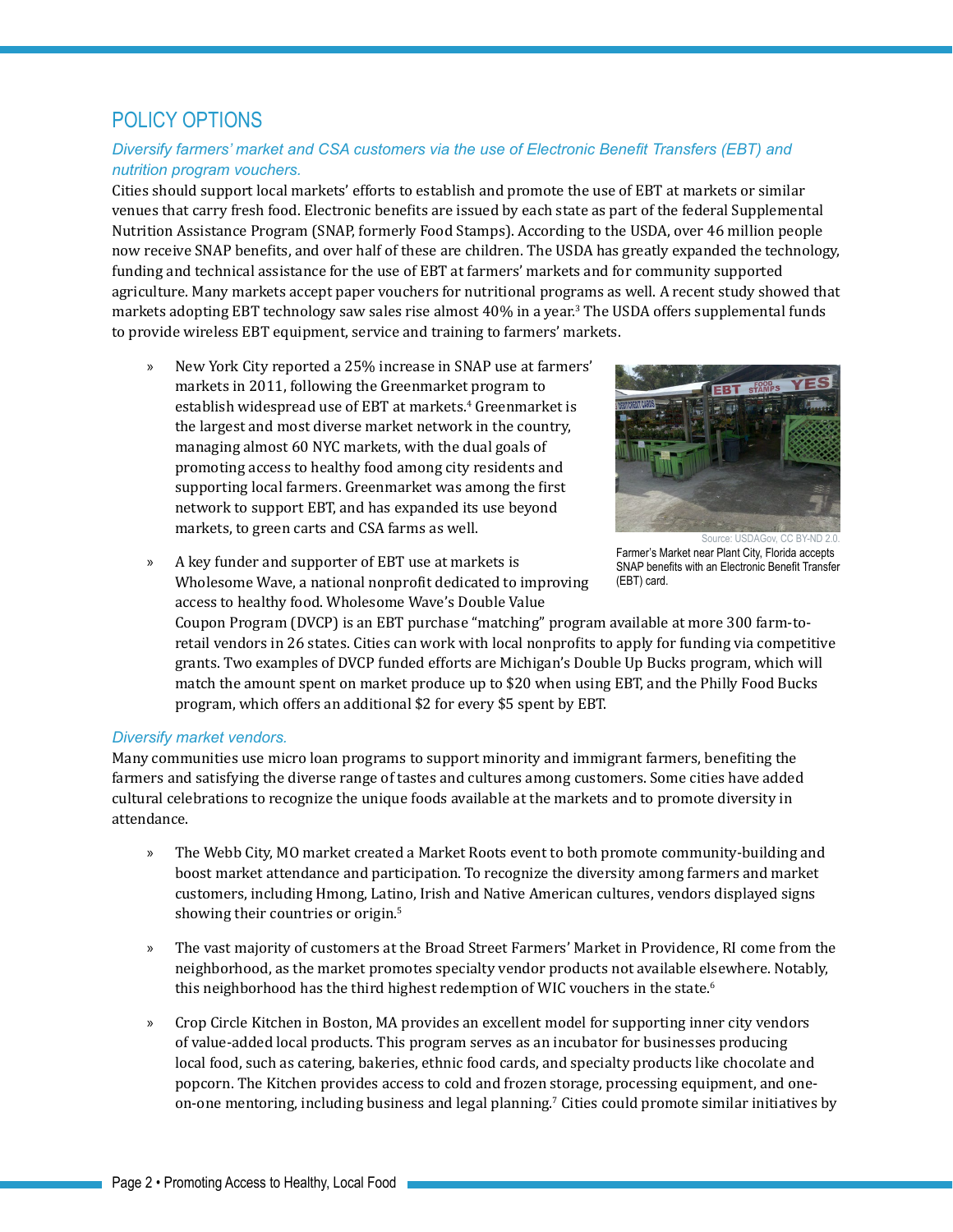providing free or low cost storage space for a business incubator, or negotiating access to city food preparation facilities in their off-hours (such as evenings and weekends in school kitchens).

### *Promote new farmers' markets and expand customer base of existing markets.*

Cities can promote a range of policies to support markets, such as offering affordable and dedicated market space on public land, keeping a share of market proceeds to cover operating expenses; providing free advertising through city sources; ensuring zoning code allows and protects markets; and offering free parking, electricity, and signage.

- » Burlington, VT provided space to open a new market in a parking lot that borders the local food cooperative. At least one-third of all markets in Vermont receive some municipal support for operations.<sup>8</sup>
- » Fresno, CA recently modified their zoning code to explicitly allow farmers' markets in city limits. The City is also partnering with public schools to host free markets on school grounds.
- » Minneapolis, MN facilitates the creation of "mini markets," with five or fewer vendors, by requiring a simpler, less expensive zoning process.<sup>9</sup>

#### *Promote employer-based CSA programs.*

Local governments can help lead the CSA movement by example through their buying power.

- » New York's City Hall launched the city's first governmentsponsored CSA program in April 2011, available to participating city employees.
- » Both Rutgers and Colorado State University have CSA farms managed by students, with CSA shares easily accessible to campus employees.



Fruit cart in NYC. ce: Franco Folini, CC [BY-SA 2.0](http://creativecommons.org/licenses/by-sa/2.0/legalcode).

# Improve Consumer Access to Fresh Food in Urban Areas

In the absence of full-service grocery stores, many city residents turn to alternative sources for fresh food. Corner stores and bodegas are often the only source of easily-accessible food in low-income communities, yet the food available is often highly-processed and unhealthy. While simply locating food within a community does, on its own, directly enhance health outcomes for neighborhood residents, it is a critical component of a comprehensive initiative to improve health, along with opportunities for physical activity and nutrition education.<sup>10</sup>

### Policy Options

### *Establish accessible transit routes to farmers' markets and other fresh food vendors.*

Farmers' markets and other fresh food outlets should be priority destinations for local bus routes and stops. Pedestrian friendly sidewalks, walkways and bike paths are also vital to connecting citizens to food markets.

- » Hartford, CT added a cross-town bus route that cuts travel time in half for low-income residents trying to reach jobs and stores, particularly a major supermarket. A survey showed ridership increased by more than 100 percent in the first year, and that a third of riders were using the line to reach a major supermarket.
- » Knoxville Area Transitm, in TN, developed the highly successful Shop & Ride program in 1990, which provides shoppers who spend a minimum of \$10 at a number of participating supermarkets a free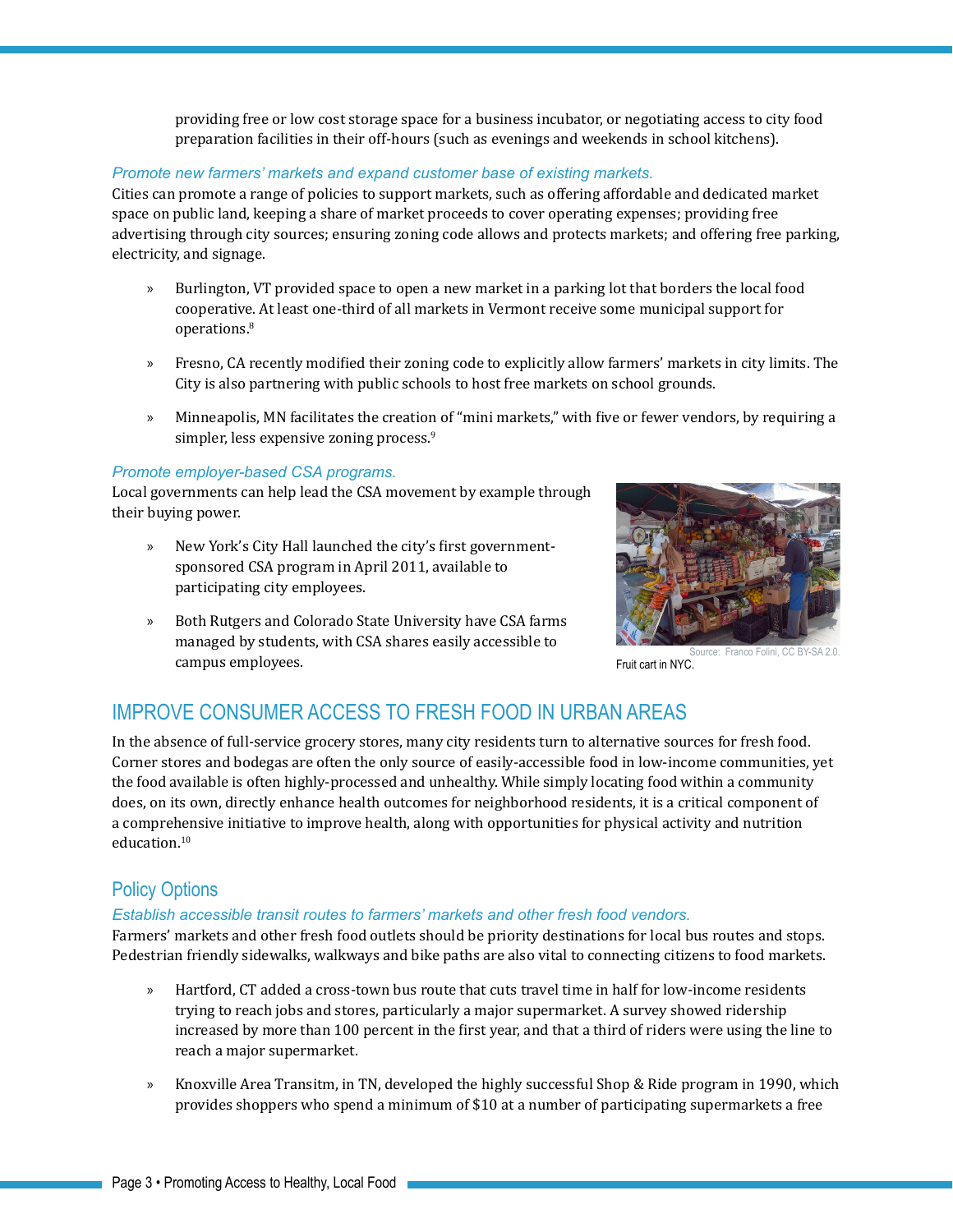one-way ticket on any city bus. Shoppers get their ticket validated at the store and present it to the bus driver. The city provides the bus service and bills the stores each month for the fares.

### *Create or improve retail opportunities for fresh foods in neighborhoods.*

Recent studies have found that low-income youth and adults make as much as 60-80% of their food purchases at local corner stores, also known as bodegas.<sup>11</sup> Cities can help provide education and support for corner store bodega owners to expand their existing selection to include healthy options, which is quicker and easier than advocating for a full-scale grocery store.

- » New York City's Healthy Bodegas project has worked with over 1000 vendors, bringing healthier food options, such as fruit salad kits, to participating stores for a 6-month period. The 600 members of the national Healthy Corner Stores Network now offer fresh fruits and vegetables, lean meats, and whole grains.<sup>12</sup> San Francisco, CA used tobacco prevention funds to promote this effort, and other cities have helped connect corner stores to lower cost health options via the Special Supplemental Food Program, now part of the Women Infants and Children program.<sup>13</sup>
- » Cities can work with nonprofits and local vendors to bring fresh food directly to under-served areas. In Chicago, IL Fresh Moves transformed a Chicago Transit Authority bus, donated by the City for \$1, into a mobile produce market that travels to targeted food desert neighborhoods on a set schedule. They began with \$40,000 raised from private funders, and now have a broad funding base of foundations and investors. The USDA Farmers Market Promotion Program provides competitive grants for organizations that provide nutritious foods to communities. In Camden, NJ, the Greensgrow Program uses their grant to operate a mobile food delivery service to low-income neighborhoods.14

# PASS LAND USE POLICIES TO PROMOTE GROWING LOCAL FOOD

Urban food-growing programs provide a source of fresh, healthy food for neighborhoods, and can in some cases provide job training. Broadly speaking, urban agriculture could be considered as any effort to grow, process and distribute foods by people living in urban areas, including community gardens, farms, raising animals and farmers' markets.15 In practice, there is a distinction between urban farms, where produce is grown for sale, and community gardens, where residents or community groups garden for their own consumption, and any produce sales are not for profit. For urban agriculture efforts to be viable and sustainable, cities must adopt zoning and land use policies that authorize and protect them. Supporting and promoting community gardens and urban farms help local growers access commercial opportunities and provide education and skill-building.



Mom and sons weeding in Wilmington, DE. . Source: TCDavis, CC [BY-NC-ND 2.0](http://creativecommons.org/licenses/by-nc-nd/2.0/deed.en).

### Policy Options

### *Update zoning codes to remove restrictions on urban food production and sales.*

Many communities' land use plans do not protect—or even actively restrict—food-growing activities, due to outdated zoning ordinances and lack of policy coordination. Where zoning ordinances do not explicitly allow or support "urban agriculture," these activities may be considered illegal or extra-legal.

» The most basic policy here is to make it legal for residents to garden in their front yards, which, surprisingly, may be illegal under some property maintenance codes. Madison, WI went one step further and passed an ordinance that makes it legal to garden in the terrace – the strip of land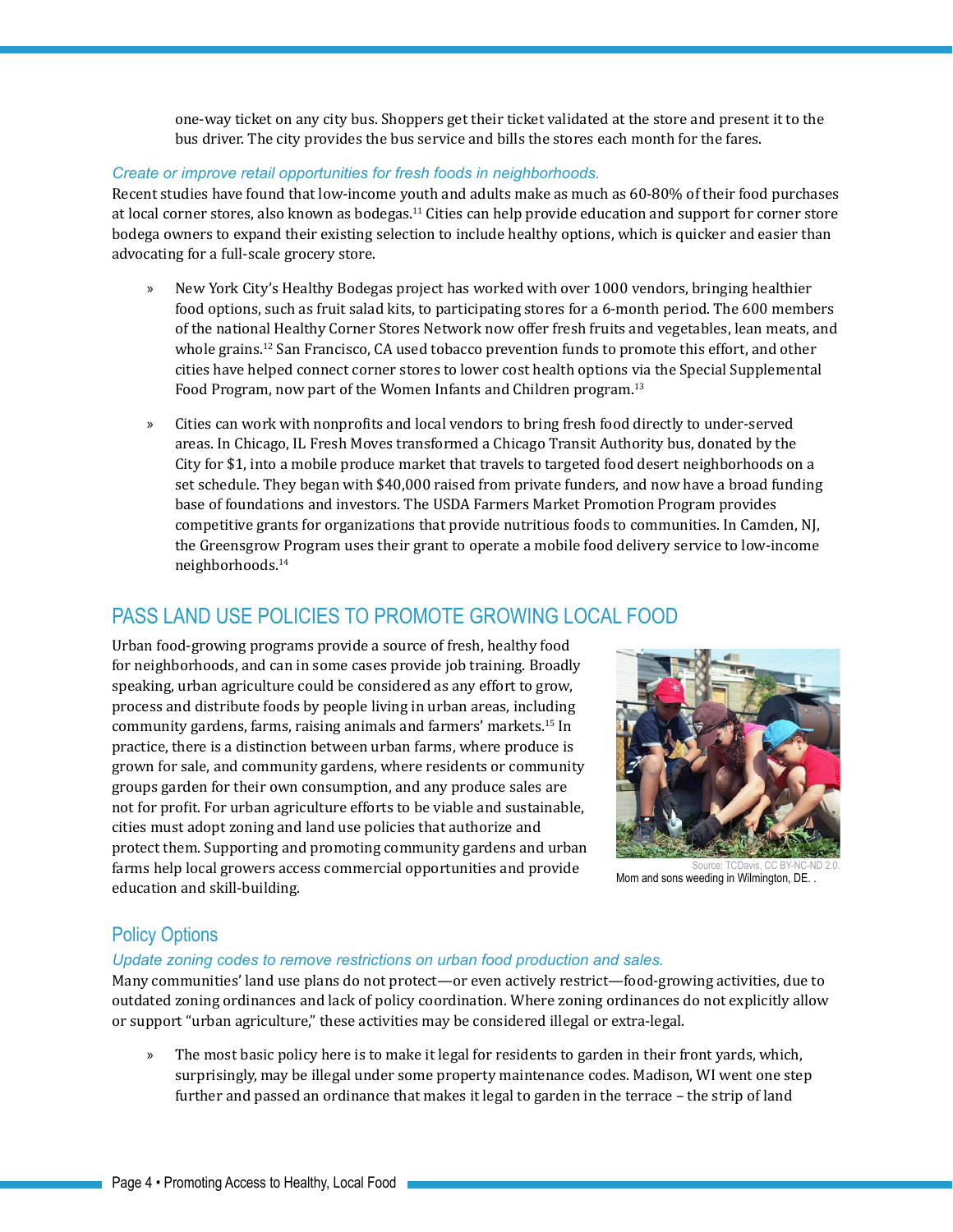between the street and sidewalk – in residential areas. $16$ 

- » San Francisco, CA Mayor Ed Lee signed an ordinance, known as the "Salad Law", rewriting the city Planning Code to allow urban agriculture in all areas of the city. The new code lifts a longstanding prohibition on selling homegrown produce without a costly business permit. The Salad Law allows for the sale or donation of fresh food and horticultural products grown in the city and for the sale of "value-added products" such as jams or pickles.
- » Chicago, IL recently adopted zoning code changes to allow land to be used for agricultural purposes, expanding allowable urban growing areas to 25,000 square feet. The new code also relaxes rules for parking and fencing, and allows farmers to use aquaponics for growing.
- » Many cities have progressive policies that support urban animal food production. In Madison, WI the city council worked closely with the Dane County Beekeepers Association to pass an ordinance that encourages bee-keeping, a key part of urban agriculture and efforts to produce locally-grown food. The new law, a model for beekeepers around the country, defines the distances for locating hives in private yards, and requires keepers to obtain a \$10 license from the city.17 In Portland, a city with a long-standing law protecting urban chicken-keeping, residents may keep up to three chickens, ducks rabbits or pygmy goats without obtaining a permit or paying fees.<sup>18</sup> Many cities have implemented provisions specifying humane practices for raising chickens, and establishing set distances for locating chicken coops and runs.

#### *Support community gardens.*

Somewhere between 7 and 18 million Americans lack an appropriate space to garden.<sup>19</sup> Community gardens help reduce household food costs, create green spaces in urban neighborhoods, and can improve public safety by putting vacant spaces into productive, monitored use. In a low-income neighborhood, community gardens provide outdoor space for many residents who otherwise have no access to growing their own food, including immigrant populations with agricultural backgrounds. Some cities provide financial support for community gardens; some make municipal land and access to water available at low or no cost; and others act as partners in operating community garden programs.

» Managed by the Seattle, WA Department of Neighborhoods and a nonprofit land trust, the [P-Patch Program](http://www.ppatchtrust.org/) plans, finds sites, negotiates, sets rules, and protects gardens throughout the city. They support over 2,000 families via their 75 gardens on both public and private land, with special programs for youth, low-income and underrepresented populations. Seattle has the highest number of community gardens per capita in the US. The City Council passed a resolution in support of community gardens, recommending they be located on city properties, and setting a target of one community garden for every 2,000 households in high-density neighborhoods. In Seattle, anyone can grow food on plots of less than 4,000 square feet and sell their produce on-site or at a farmer's market.<sup>20</sup>

Somewhere between 7 and 18 million Americans lack an appropriate space to garden.<sup>19</sup> Community gardens help reduce household food costs, create green spaces in urban neighborhoods, and can improve public safety by putting vacant spaces into productive, monitored use.

- 
- » Supplemental Nutrition Assistance Program (SNAP) benefits can be used to purchase seeds and plants for recipients to grow their own gardens. This little-known provision, created in 1973, can support community garden efforts, and, in particular, is an excellent means of connecting urban immigrant farmers to low-cost growing opportunities. Local governments can promote this policy during SNAP screening and enrollment. Suffolk County, NY for example, passed a resolution to include a cover letter to all SNAP recipients on seed and plant purchases.<sup>21</sup>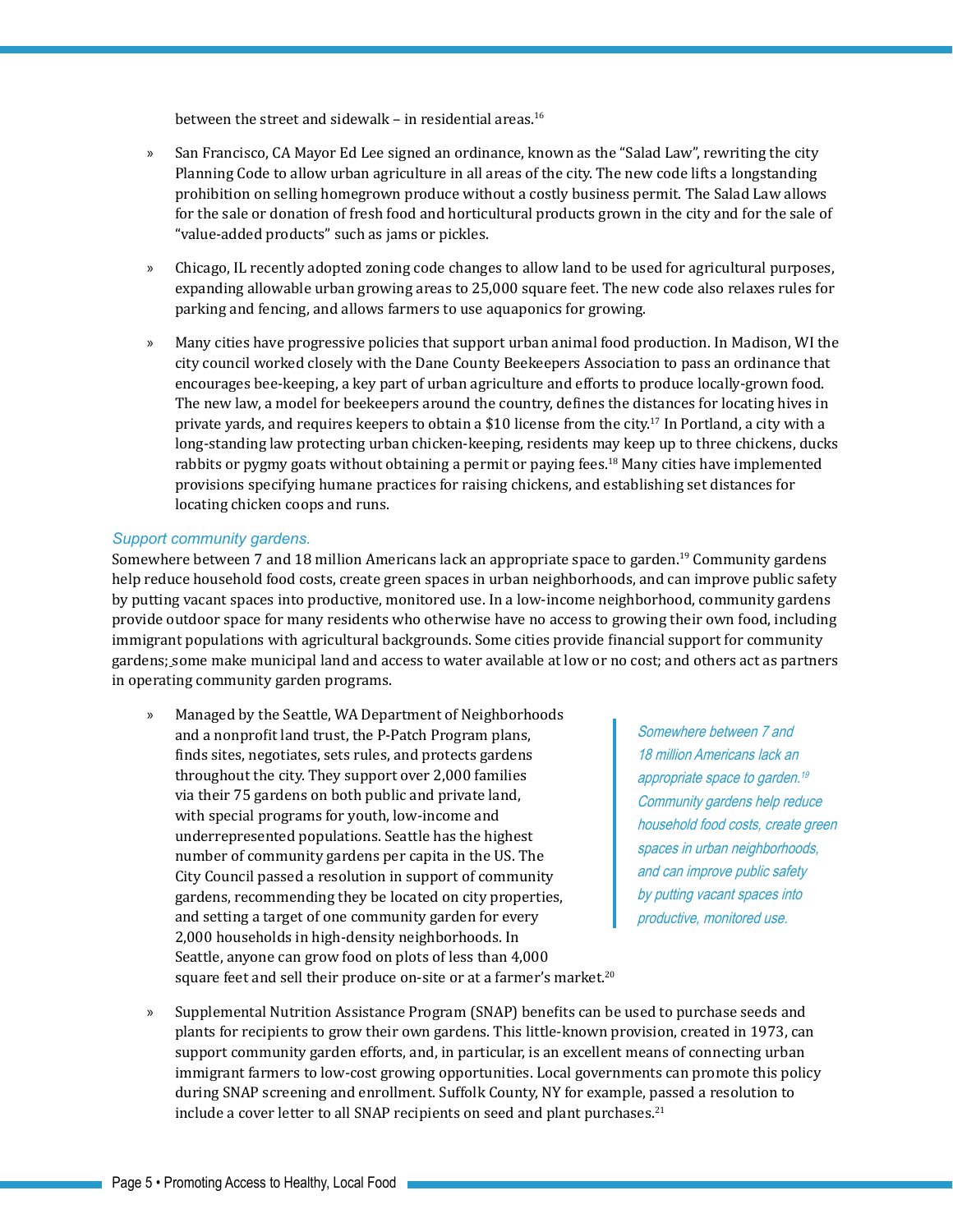» Local governments can also facilitate the planning of perennials – Madison, WI is starting a program for residents to plant and care for fruit trees in parks $^{22}$ , and Seattle, WA will be home to the first urban food forest.23

#### *Encourage and sustain urban agriculture programs via public-private partnerships.*

Urban farms operate on a larger-scale than community gardens, with the key distinction that most of the food produced at farms is intended to be sold, in some cases for profit. Urban farms typically require a business license to operate. Urban agriculture programs are a natural way to bring together city resources and community groups' expertise and community involvement. Agencies involved in land use, such as public works, planning, and parks and recreation, can identify ways to promote existing urban agriculture programs. Cities can support urban farms by making public land available (for free or at nominal cost), supporting zoning to allow for agricultural innovation, such as rooftops and vertical farms; and encouraging or authorizing urban farmers to sell produce locally.

» [Growing Power](http://www.growingpower.org/) in Milwaukee, WI is a well-known model nonprofit, large scale, community-based urban farm. The farm uses sustainable farming techniques, promotes job growth and green economic opportunities, provides education and training opportunities for youth, and produces food for sale and donation. The City of Milwaukee has modified specific zoning codes to permit innovative growing technologies at Growing Power, such as the Vertical Farm, which will create year-round indoor growing space.



Source: Ryan Griffis, [CC BY-SA 2.0](http://creativecommons.org/licenses/by-sa/2.0/legalcode).<br>**Will Allen, of Growing Power in Milwaukee, WI** catching tilapia.

- » [Red Hook Farms](http://www.added-value.org/) in Brooklyn, NY also runs a model urban agriculture program. The New York City Department of Parks and Recreation worked closely with Red Hook Farms to convert a city-owned block into a vibrant farm.
- » New York City made rooftop gardening and greenhouses feasible via a significant zoning change, adding approximately 1,200 acres of private rooftop growing space in the city.<sup>24</sup>

### Pursue Regional Food Policy and Planning Efforts

In recent years, cities such as New York City, Vancouver, BC, Baltimore, MD, Minneapolis, MN, Seattle, WA, and Portland, OR have developed comprehensive food system plans, coordinating policies and programs across agencies in support of local food production, processing and distribution. This high-level coordination greatly benefits both the health of the community and sustainability of local food producers. According to an estimate from Maine, if every family in that state spent \$10 weekly on locally produced food, it would put \$104 million back into local economies.<sup>25</sup>

### Policy options

#### *Establish a local food policy council.*

Over 100 states, counties, and cities now have food policy councils that bring together policy makers, forprofit and non-profit companies, farmers, gardeners, and urban agriculture advocates to contribute their expertise to make food systems healthier, more sustainable, and more beneficial to local economy. Where regional coalitions have already formed around food planning, appropriate local government agencies should proactively seek involvement in these. New York City and Baltimore, MD have appointed food "czars" to be held accountable for coordinating the multi-agency and partnered effort required to implement these plans.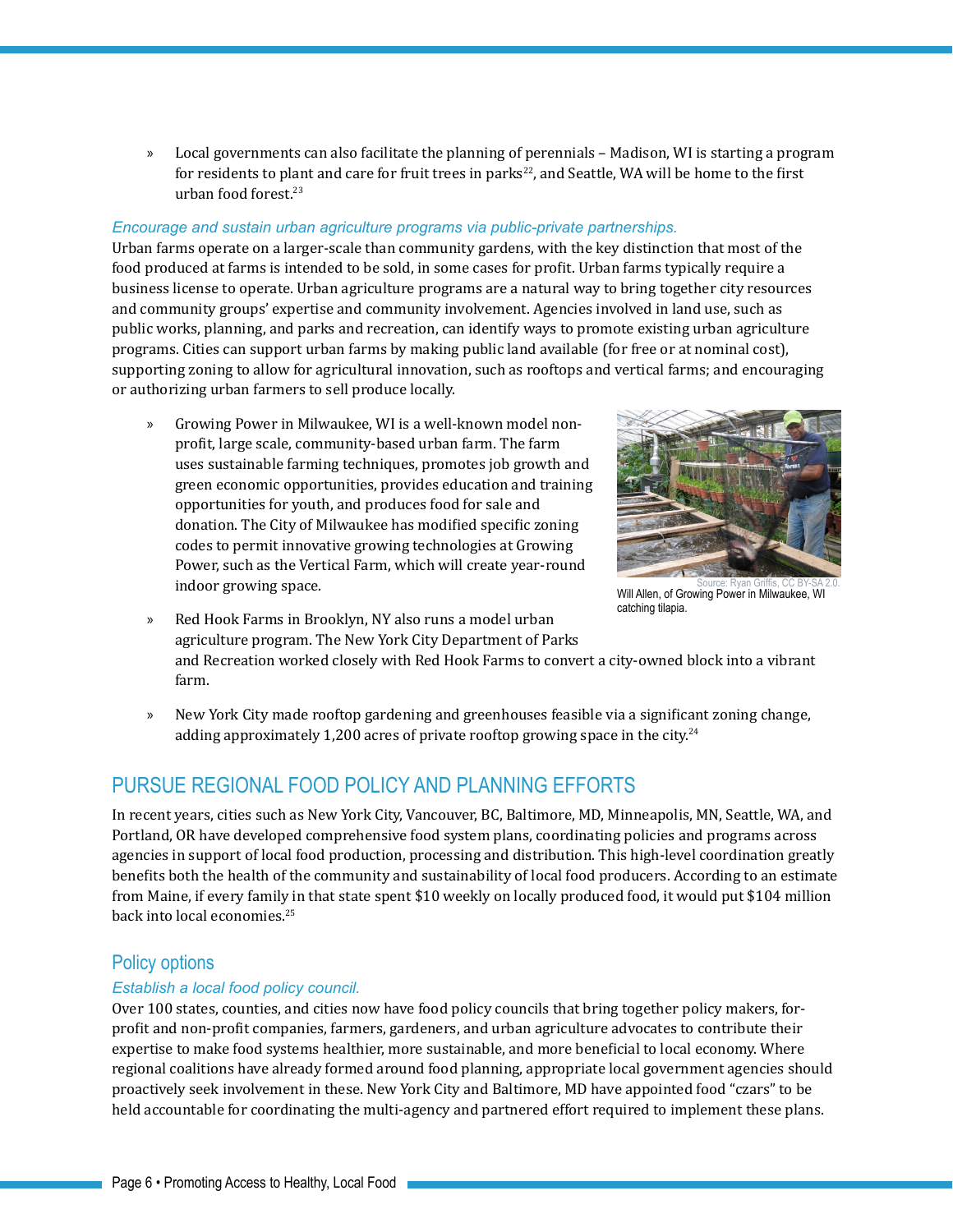- » The Toronto, ON Food Policy Council (TFPC), originally founded as a subcommittee of the City of Toronto Department of Health, now serves as an independent advisory group to Public Health. Uniting people across multiple sectors, the TFPC develops policies and projects to support a health-focused food system. The TFPC has been critical in efforts to ensure healthy, affordable and culturally acceptable food in Toronto.26
- » The New York City Council released a comprehensive blueprint for creating jobs, improving public health, and protecting the environment through a comprehensive local food system.<sup>27</sup> The plan involves expanding farmers' markets, creating city-sponsored CSA programs, encouraging local businesses to procure regional food products, revitalizing wholesale food markets and distribution centers, and pursuing legislation to allow the city to prioritize local producers to keep more food dollars in the local economy.

During World War II, when local governments and civil society groups provided seeds and gardening resources, up to 40 percent of vegetables consumed by citizens were grown in backyard Victory Gardens. Local food production is no less critical today than in the 1940s.

- » Baltimore, MD's Food Policy Task Force established the Baltimore Food Policy Initiative (BFPI) within the Office of Sustainability. This innovative BFPI has four staff (one is city-funded and three are grant-funded) to coordinate food policy efforts, monitor policy changes at the federal and state levels, leverage grant funding for local programs, and support implementation of programs across four city departments.28
- » Seattle, WA's Community Food Security Coalition, commissioned by the City Council, identified preserving and protecting the infrastructure of the regional "foodshed" (likened to the concept of a "watershed") as a key priority. City agencies are charged with aligning their policies to reflect this.<sup>29</sup>

### **CONCLUSION**

There are many ways local governments can provide support for efforts to increase access to healthy, local foods. Favorable land policies open the door to sustainable urban agriculture and community gardening programs that offer communities food self-sufficiency, while empowering innovative responses to shared challenges. The potential of urban agriculture as a food source should not be underestimated: during World War II, when local governments and civil society groups provided seeds and gardening resources, up to 40 percent of vegetables consumed by citizens were grown in backyard Victory Gardens. Local food production is no less critical today than in the 1940s. In the face of health epidemics, rising food costs and shrinking food choices, supporting local food is critically important for local governments.

# **GETTING STARTED**

- 1. Assess your city's local food strengths and weaknesses, focusing on neighborhood access and existing food local food producers.
- 2. Review and update your city's ordinances on establishing and managing farmers' markets, land use for urban agriculture, raising animals, and community gardens.
- 3. Convene stakeholders to discuss establishing a food policy council to assess local food access.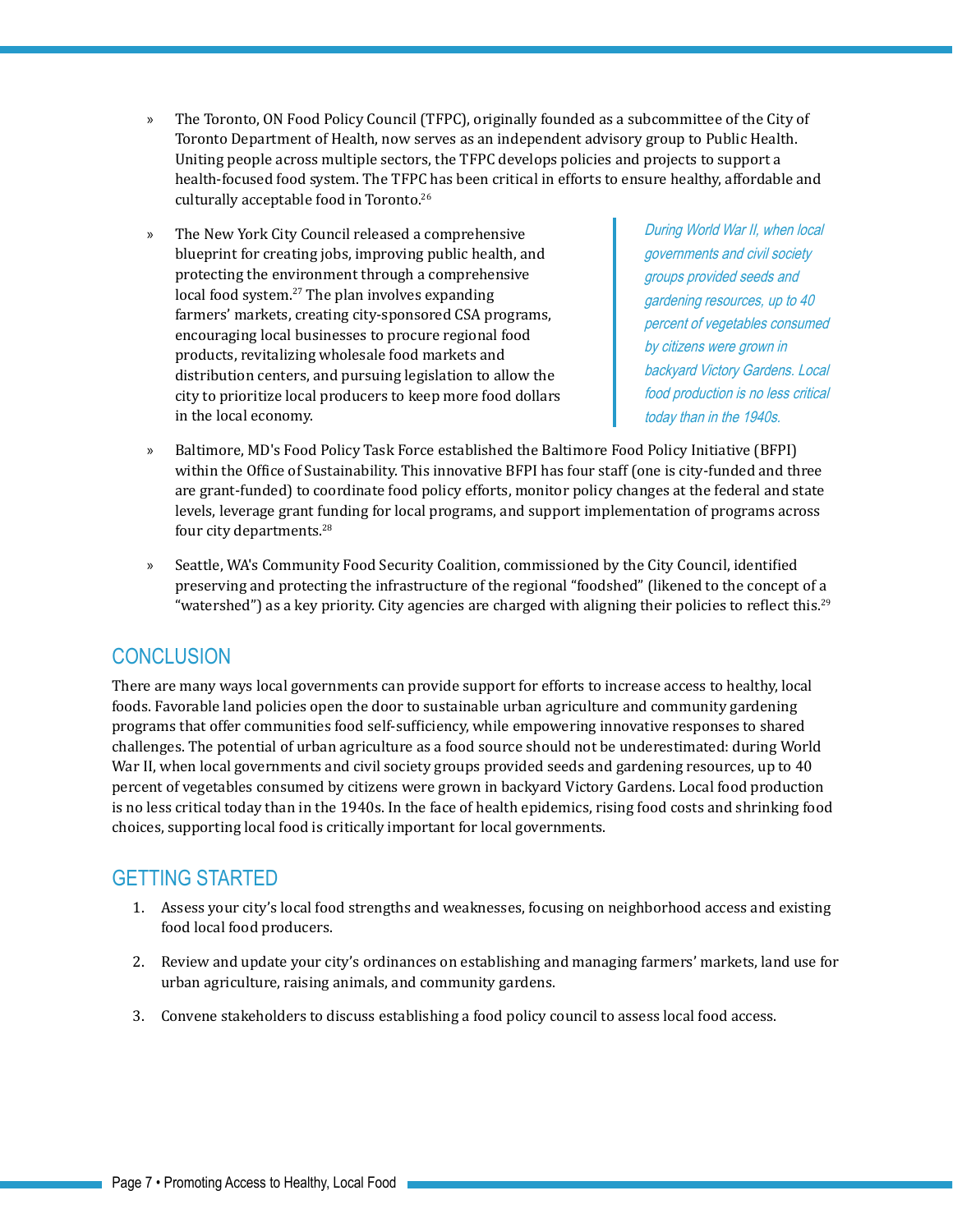### Resources

- » Real Food, Real Choices Connecting SNAP Recipients with Farmers' Market: [http://](http://farmersmarketcoalition.org/wp-content/uploads/2010/07/EBT-SNAP_Final_Web.pdf) [farmersmarketcoalition.org/wp-content/uploads/2010/07/EBT-SNAP\\_Final\\_Web.pdf](http://farmersmarketcoalition.org/wp-content/uploads/2010/07/EBT-SNAP_Final_Web.pdf)
- » Supplemental Nutrition Assistance Program (SNAP/EBT) At Your Farmers' Market: Seven Strategies for Success: [http://www.pps.org/pdf/SNAP\\_EBT\\_Book.pdf](http://www.pps.org/pdf/SNAP_EBT_Book.pdf)
- » Supporting Your Farmers' Market. A Guide for Municipalities: [http://nofavt.org/sites/default/files/](http://nofavt.org/sites/default/files/FM-municipaloutreach.pdf) [FM-municipaloutreach.pdf](http://nofavt.org/sites/default/files/FM-municipaloutreach.pdf)
- » Diversifying Farmers Markets: New Opportunities for Farmers, Communities and Consumers: [http://nofavt.org/sites/default/files/Kellogg%20Diversifying%20Farmers%20Market%20Report.](http://nofavt.org/sites/default/files/Kellogg%20Diversifying%20Farmers%20Market%20Report.pdf) [pdf](http://nofavt.org/sites/default/files/Kellogg%20Diversifying%20Farmers%20Market%20Report.pdf)
- » Establishing Land Use Protections for Farmers Markets : [http://www.phlpnet.org/sites/phlpnet.](http://www.phlpnet.org/sites/phlpnet.org/files/Establishing_Land_Use_Protections_for_Farmers_Markets_FINAL_WEB_20091203.pdf
) [org/files/Establishing\\_Land\\_Use\\_Protections\\_for\\_Farmers\\_Markets\\_FINAL\\_WEB\\_20091203.pdf](http://www.phlpnet.org/sites/phlpnet.org/files/Establishing_Land_Use_Protections_for_Farmers_Markets_FINAL_WEB_20091203.pdf
)
- » Getting to Grocery: Tools for Attracting Healthy Food Retail to Underserved Neighborhoods: [http://](http://changelabsolutions.org/publications/getting-grocery) [changelabsolutions.org/publications/getting-grocery](http://changelabsolutions.org/publications/getting-grocery)
- » Green for Greens Finding Public Financing for Healthy Food Retail: [http://changelabsolutions.org/](http://changelabsolutions.org/publications/green-greens-finding-public-financing-healthy-food-retail) [publications/green-greens-finding-public-financing-healthy-food-retail](http://changelabsolutions.org/publications/green-greens-finding-public-financing-healthy-food-retail)
- » Seeding the City. Land Use Policies to Promote Urban Agriculture: [http://changelabsolutions.org/](http://farmersmarketcoalition.org/wp-content/uploads/2010/07/EBT-SNAP_Final_Web.pdf) [sites/changelabsolutions.org/files/documents/Urban\\_Ag\\_SeedingTheCity\\_FINAL\\_20111021.pdf](http://farmersmarketcoalition.org/wp-content/uploads/2010/07/EBT-SNAP_Final_Web.pdf)
- » Funding Opportunities for Community Gardens: [http://communitygarden.org/learn/resources/](http://communitygarden.org/learn/resources/funding-opportunities.php
) [funding-opportunities.php](http://communitygarden.org/learn/resources/funding-opportunities.php
)
- » Food Policy Councils Lessons Learned: [http://foodsecurity.org/pub/Food\\_Policy\\_Councils\\_Report.](http://foodsecurity.org/pub/Food_Policy_Councils_Report.pdf
) [pdf](http://foodsecurity.org/pub/Food_Policy_Councils_Report.pdf
)
- » Missoula Food Policy Council, Draft Resolution: [http://www.foodsecurity.org/FPC/FPC%20](http://www.foodsecurity.org/FPC/FPC%20Resolutions_CFAC.pdf) [Resolutions\\_CFAC.pdf](http://www.foodsecurity.org/FPC/FPC%20Resolutions_CFAC.pdf)

### **ENDNOTES**

- 1. Amanda Eimich, "7,175 Markets and Counting: Farmers Markets at Your Fingertips," USDA Blog, 12/28/2011, available at [http://blogs.](http://blogs.usda.gov/2011/12/28/7175-markets-and-counting-farmers-markets-at-your-fingertips/) [usda.gov/2011/12/28/7175-markets-and-counting-farmers-markets-at-your-fingertips/.](http://blogs.usda.gov/2011/12/28/7175-markets-and-counting-farmers-markets-at-your-fingertips/)
- 2. Robyn Van En Center home page, Updated 2011, available at [www.csacenter.org.](http://www.csacenter.org)
- 3. Project for Public Spaces, "Diversifying Farmers' Markets. New Opportunities for Farmers, Communities, and Consumers," 2008, available at [http://www.pps.org/pdf/Kellogg\\_Final.pdf](http://www.pps.org/pdf/Kellogg_Final.pdf).
- 4. Rebecca Spitz, "NY1 Exclusive: Food Stamp Use at City Greenmarkets Flourishes During 2011," 01/02/2012, available at [http://www.ny1.](http://www.ny1.com/content/top_stories/153508/ny1-exclusive--food-stamp-use-at-city-greenmarkets-flourishes-during-2011) [com/content/top\\_stories/153508/ny1-exclusive--food-stamp-use-at-city-greenmarkets-flourishes-during-2011](http://www.ny1.com/content/top_stories/153508/ny1-exclusive--food-stamp-use-at-city-greenmarkets-flourishes-during-2011).
- 5. Project for Public Spaces, "Diversifying Farmers' Markets. New Opportunities for Farmers, Communities, and Consumers," 2008, available at [http://www.pps.org/pdf/Kellogg\\_Final.pdf](http://www.pps.org/pdf/Kellogg_Final.pdf).
- 6. Policy Link, "Healthy Food, Healthy Communities: Promising Strategies to Improve Access to Fresh, Healthy Food and Transform Communities," 2011, available at [http://www.policylink.org/atf/cf/%7B97c6d565-bb43-406d-a6d5-eca3bbf35af0%7D/HFHC\\_FULL\\_FI-](http://www.policylink.org/atf/cf/%7B97c6d565-bb43-406d-a6d5-eca3bbf35af0%7D/HFHC_FULL_FINAL_20120110.PDF)[NAL\\_20120110.PDF](http://www.policylink.org/atf/cf/%7B97c6d565-bb43-406d-a6d5-eca3bbf35af0%7D/HFHC_FULL_FINAL_20120110.PDF)
- 7. Initiative for a Competitive Inner City, "Case Study: Creating Jobs Through Crop Circle Kitchen," 2012, available at [http://www.icic.org/con](http://www.icic.org/connection/blog-entry/blog-creating-jobs-through-food-cropcircle-kitchen/bp)[nection/blog-entry/blog-creating-jobs-through-food-cropcircle-kitchen/bp.](http://www.icic.org/connection/blog-entry/blog-creating-jobs-through-food-cropcircle-kitchen/bp)
- 8. Northeast Organic Farming Association of Vermont, "Supporting Your Farmers' Market: a guide for municipalities," Updated 2011, avail-